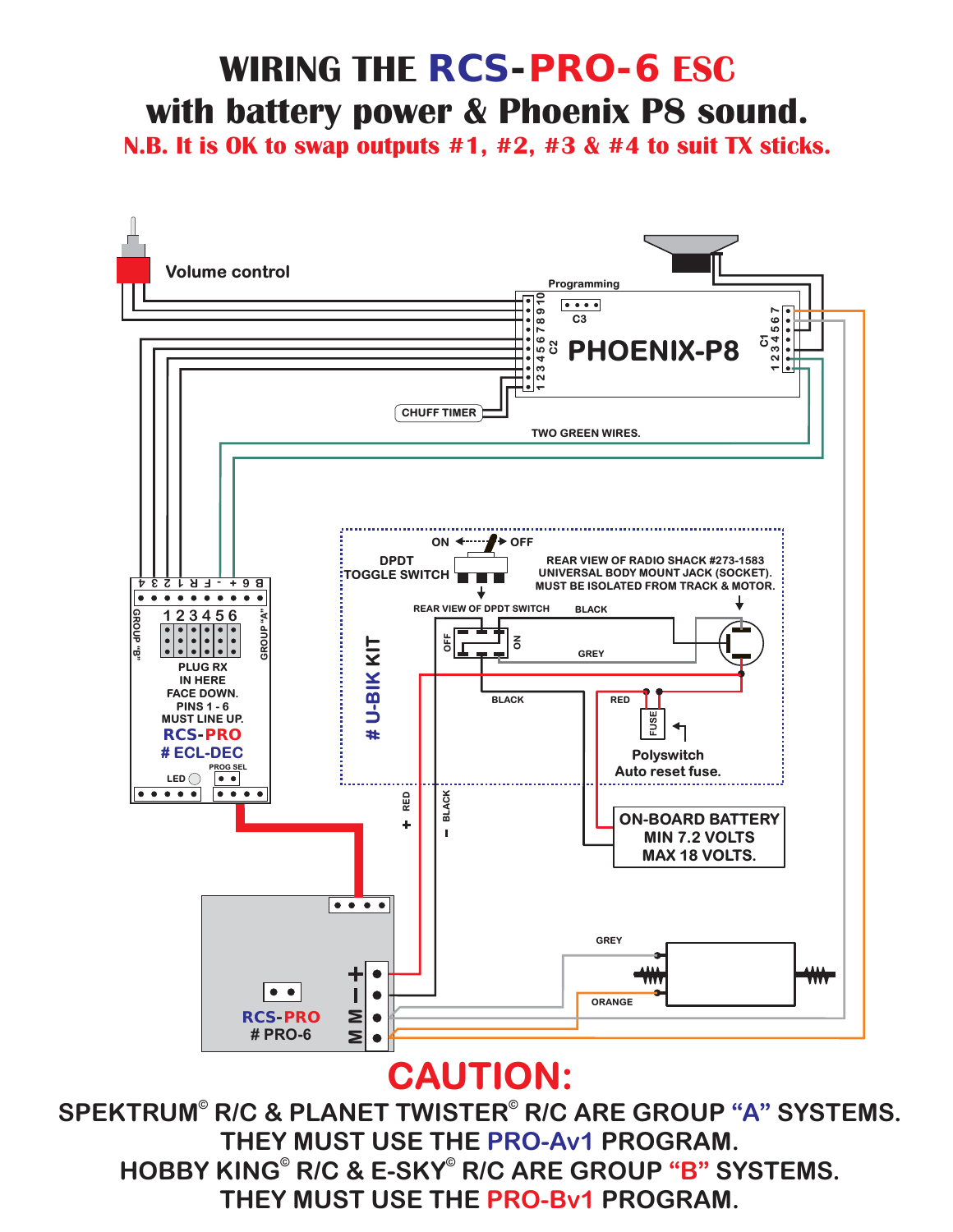### **WIRING THE** *RCS-PRO-6* **ESC with battery power only. Phoenix P8 sound. How to wire lights.**



#### **CAUTION:**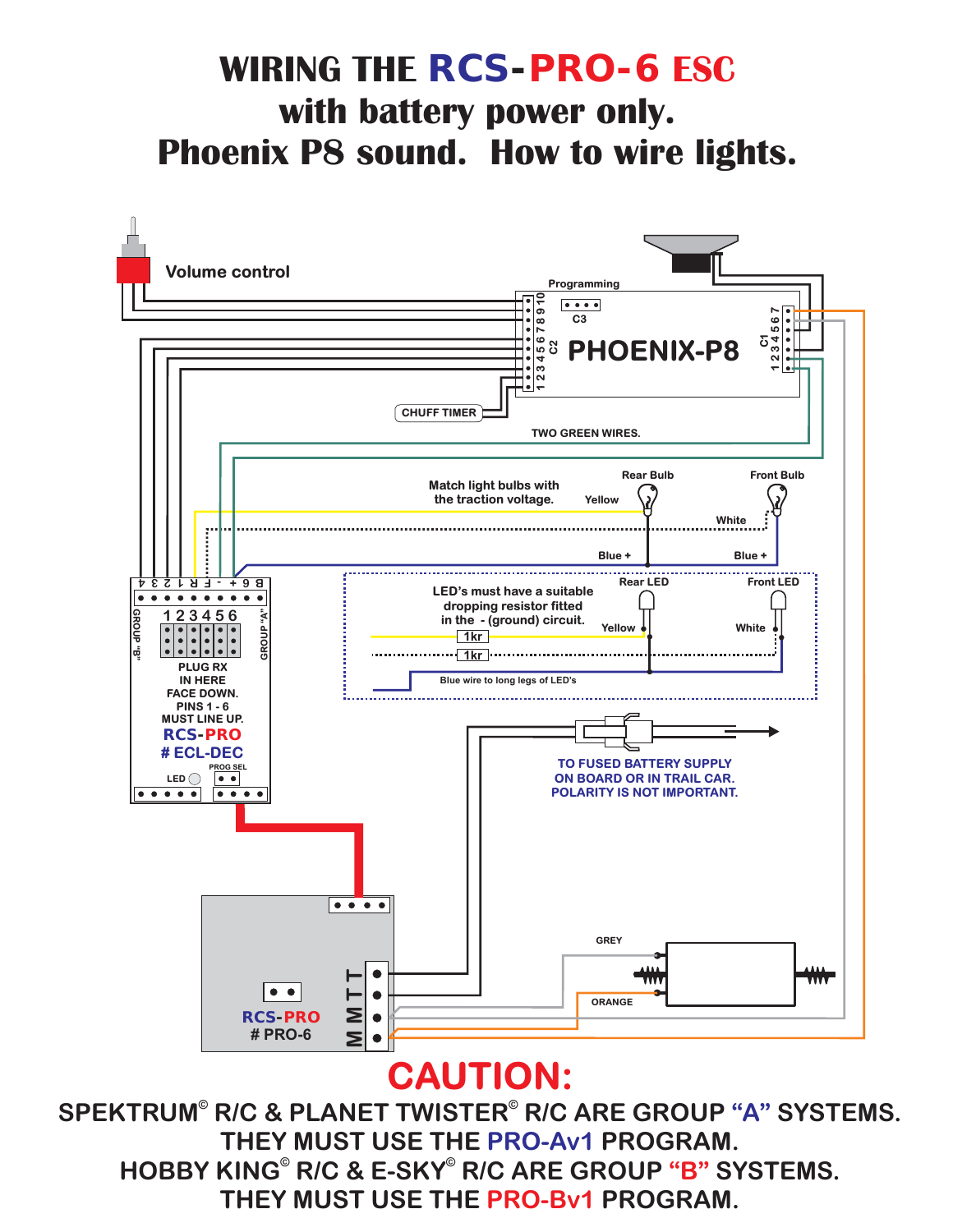# **WIRING THE** *RCS-PRO-6* **ESC using track power AND battery back up. Phoenix P8 sound.**



#### **CAUTION:**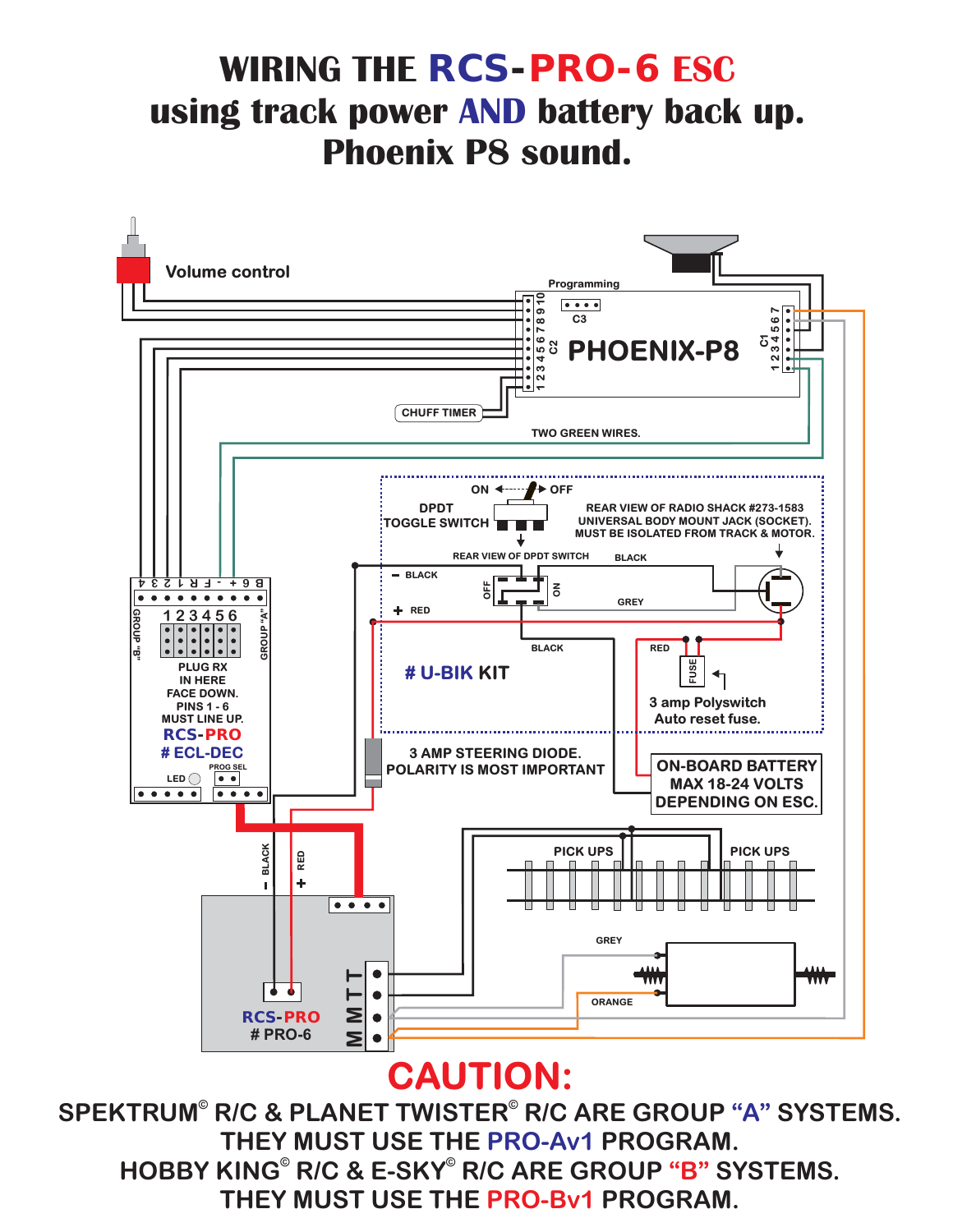### **WIRING THE** *RCS-PRO-6* **ESC using track power OR batteries. Phoenix P8 sound**



#### **CAUTION:**